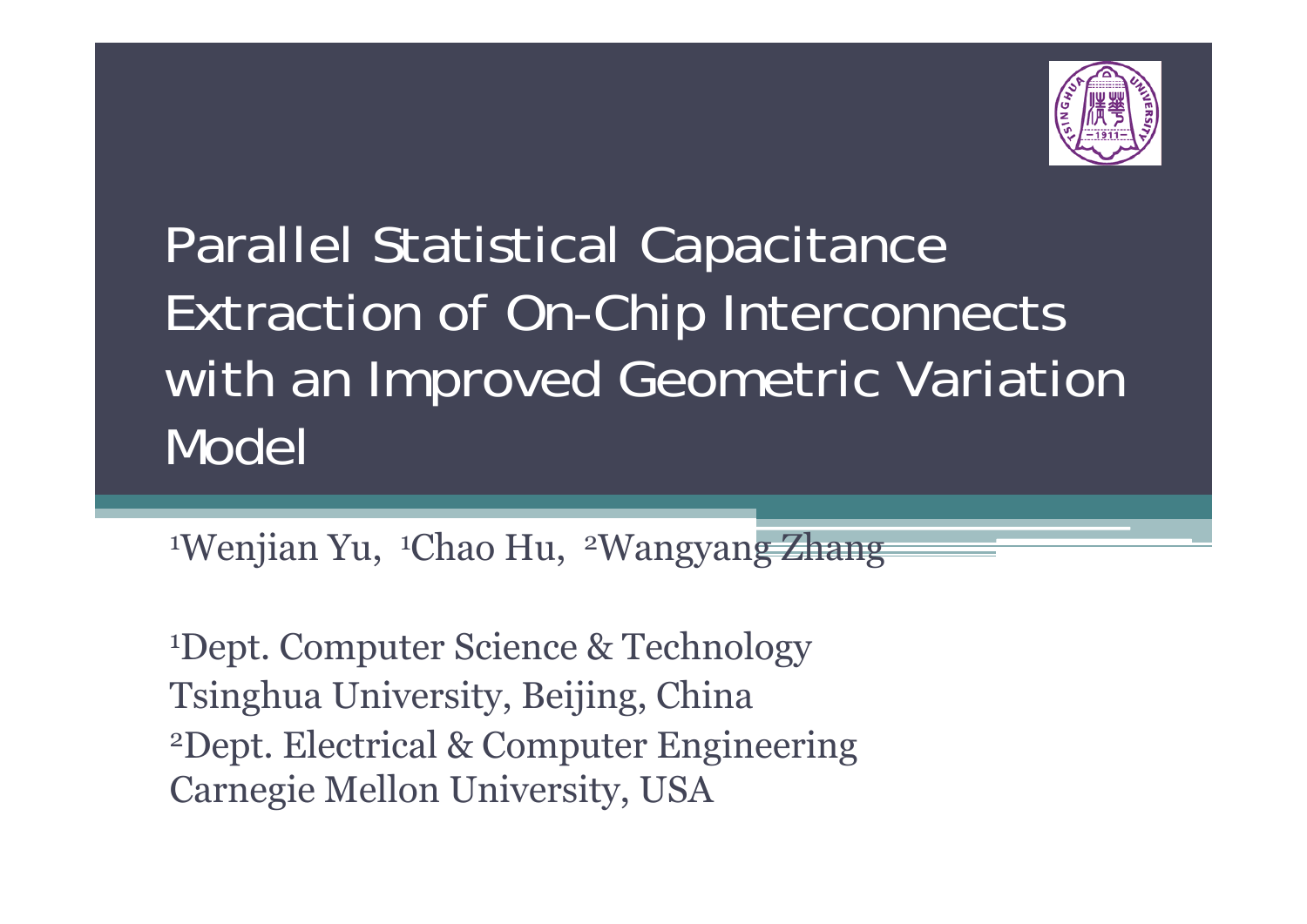- •Background
- Geometric Variation Models
- •Experiments with Different Geometric Models

- • A Parallel Statistical Capacitance Solver and Numerical Results
- Conclusions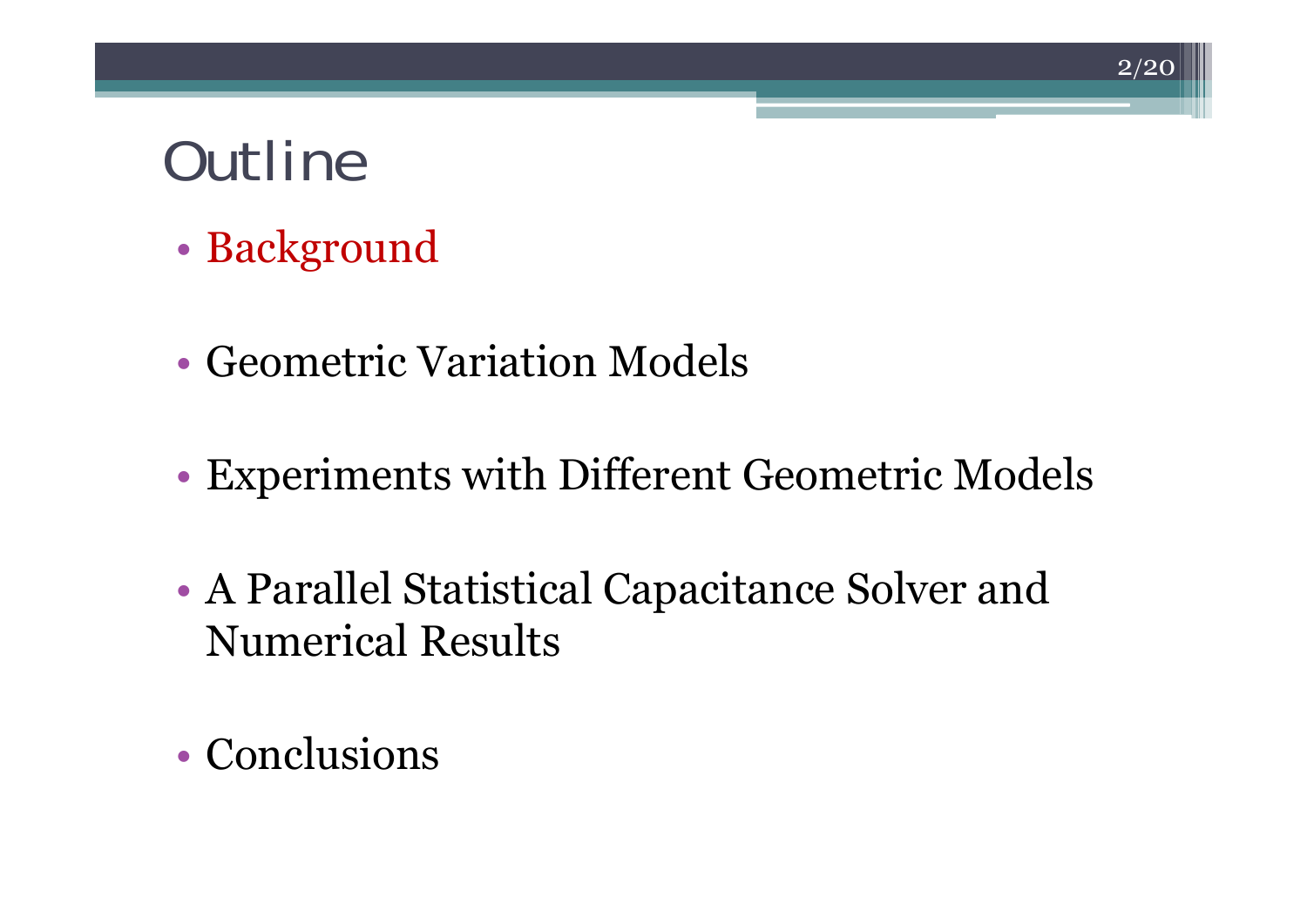## Background

- • Parasitic (R, C) extraction
	- Crucial for interconnect modeling and accurate circuit analysis
	- ▫ In capacitance extraction, the field solver algorithms are important
- Process variations in nano-scale tech.
	- $\Box$ Geometric variations
	- Surface roughness, spatial correlation





#### **Flowchart of LPE**

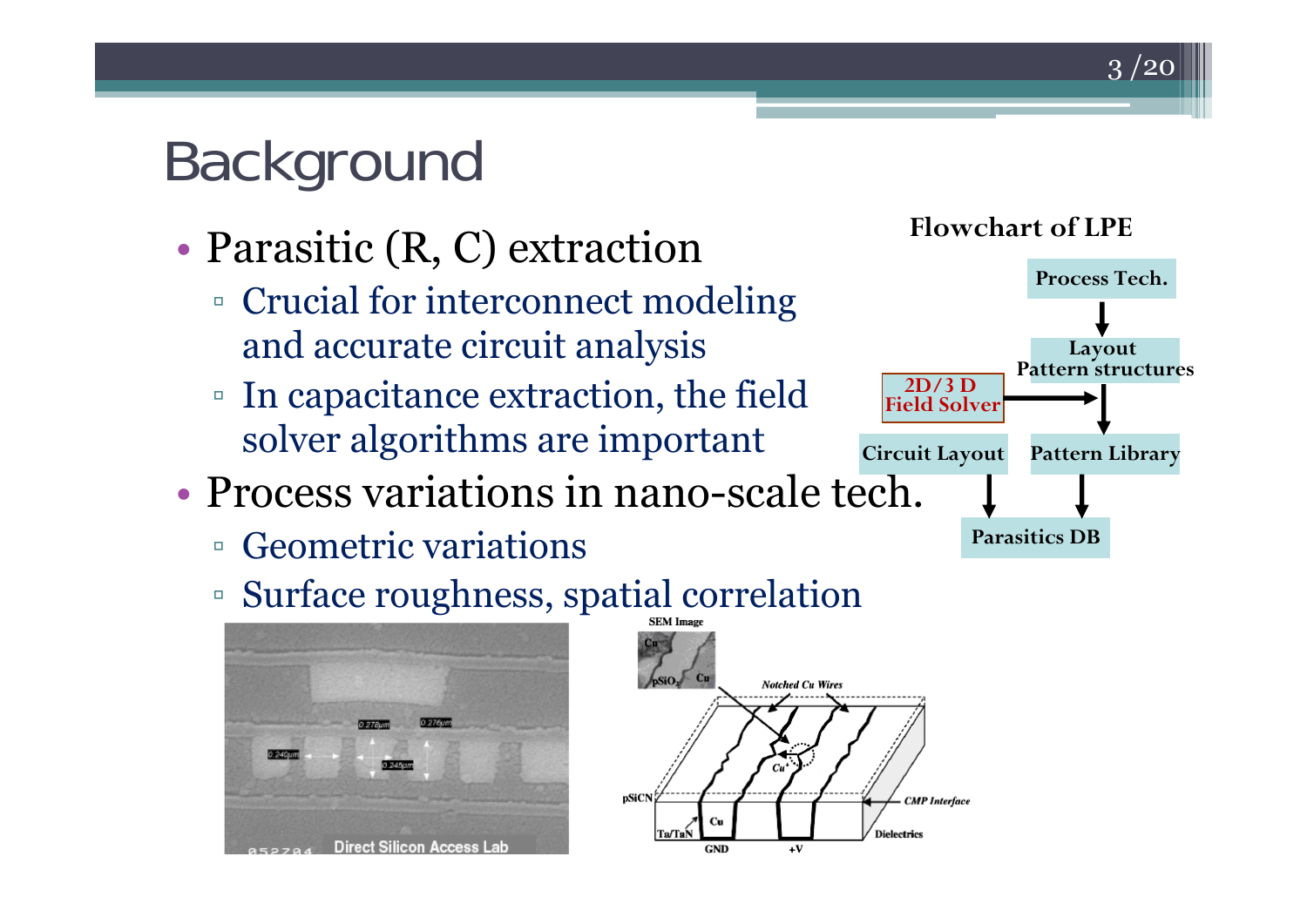## Background

- Statistical C extraction
	- Systematic variations, random variations
	- Need stochastic modeling method to generate statistical distribution of C
- • Challenges
	- Accuracy: statistical model, geometric variation model geometric parameters obey a spatially correlated multivariate Gaussian distribution



 $4/20$ 

 $\Box$  Efficiency: computational expense is thousands of times larger than the non-statistical extraction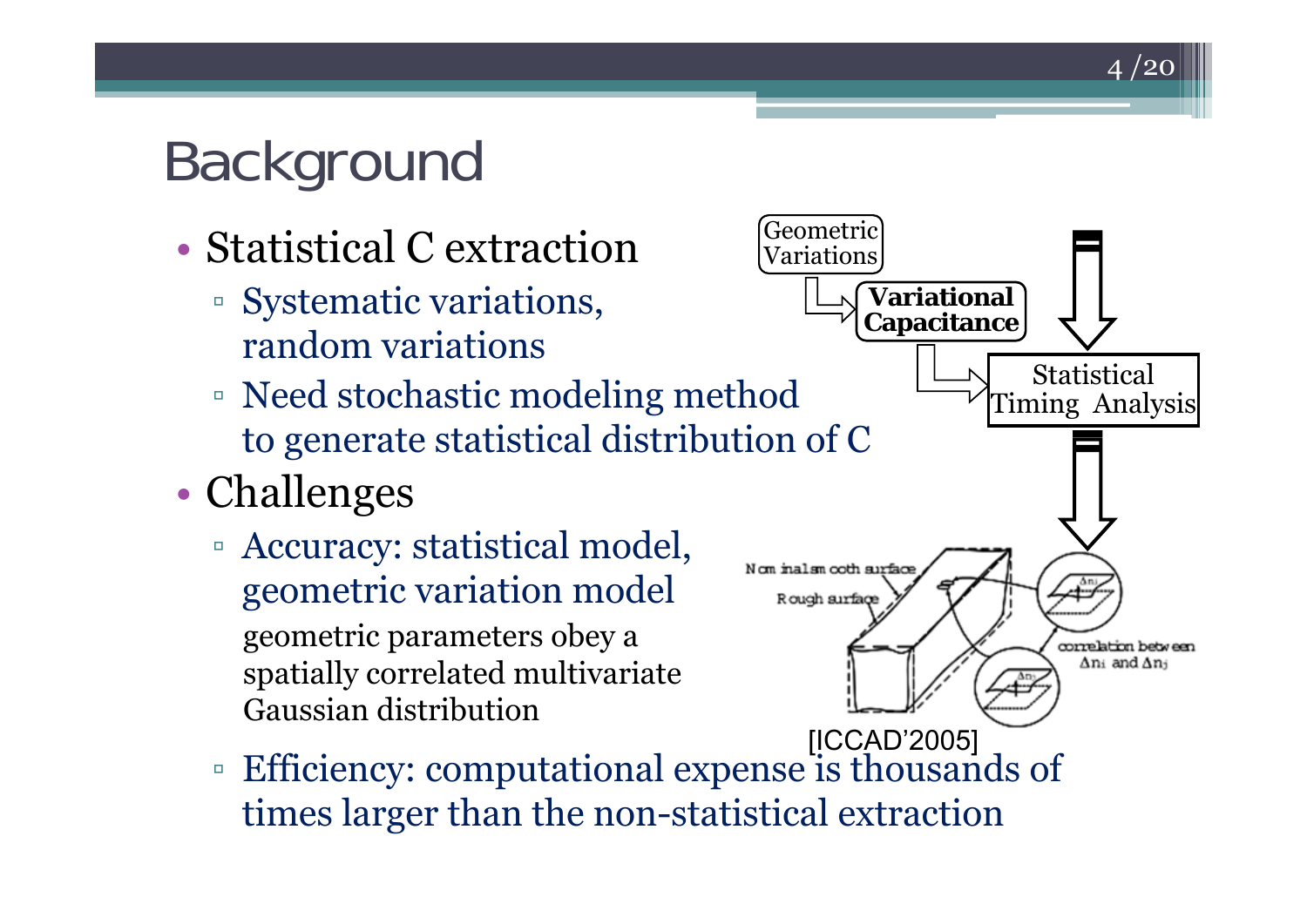#### Background

- State-of-the-art
	- ▫ Monte-Carlo / Quasi-Monte-Carlo: suffers from huge computational time, or not sufficient for the subsequent SCA

- □ Perturbation method [ICCAD'05]: quadratic model of C, Taylor's expansion, suitable for small-magnitude variation
- ▫ Spectral stochastic collocation method [DATE'07]: computationally more efficient, a simple geometric model
- ▫ Chip-level HPC method [DATE'08]: considers chip-level extraction problem, with simpler geometric model
- Continuous-surface method [DAC'09]: continuoussurface geometric model, weighted PFA for acceleration
- • A good geometric model should be established to reflect the actual variations, prior to the statistical extraction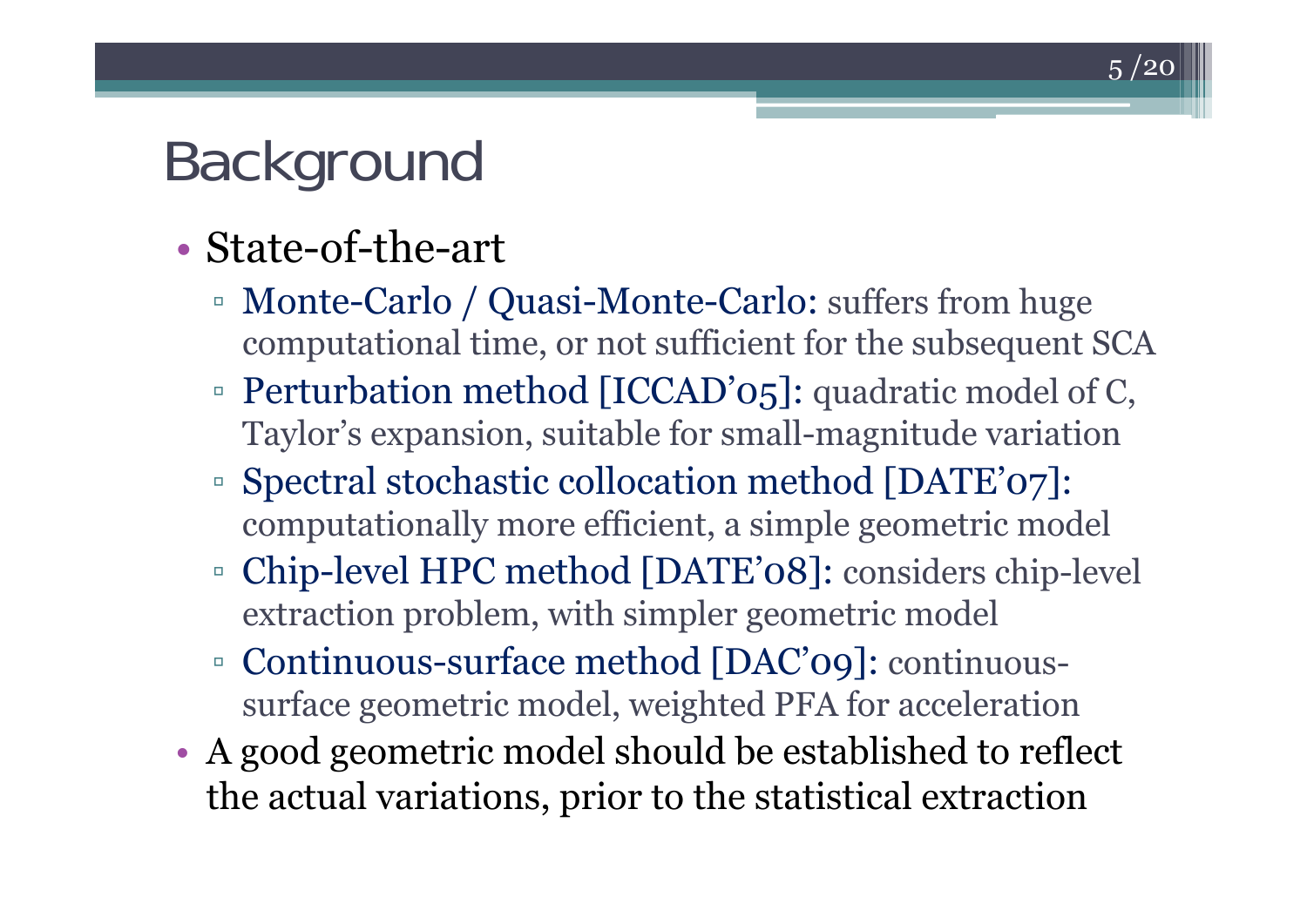- •Background
- Geometric Variation Models
- •Experiments with Different Geometric Models

- • A Parallel Statistical Capacitance Solver and Numerical Results
- Conclusions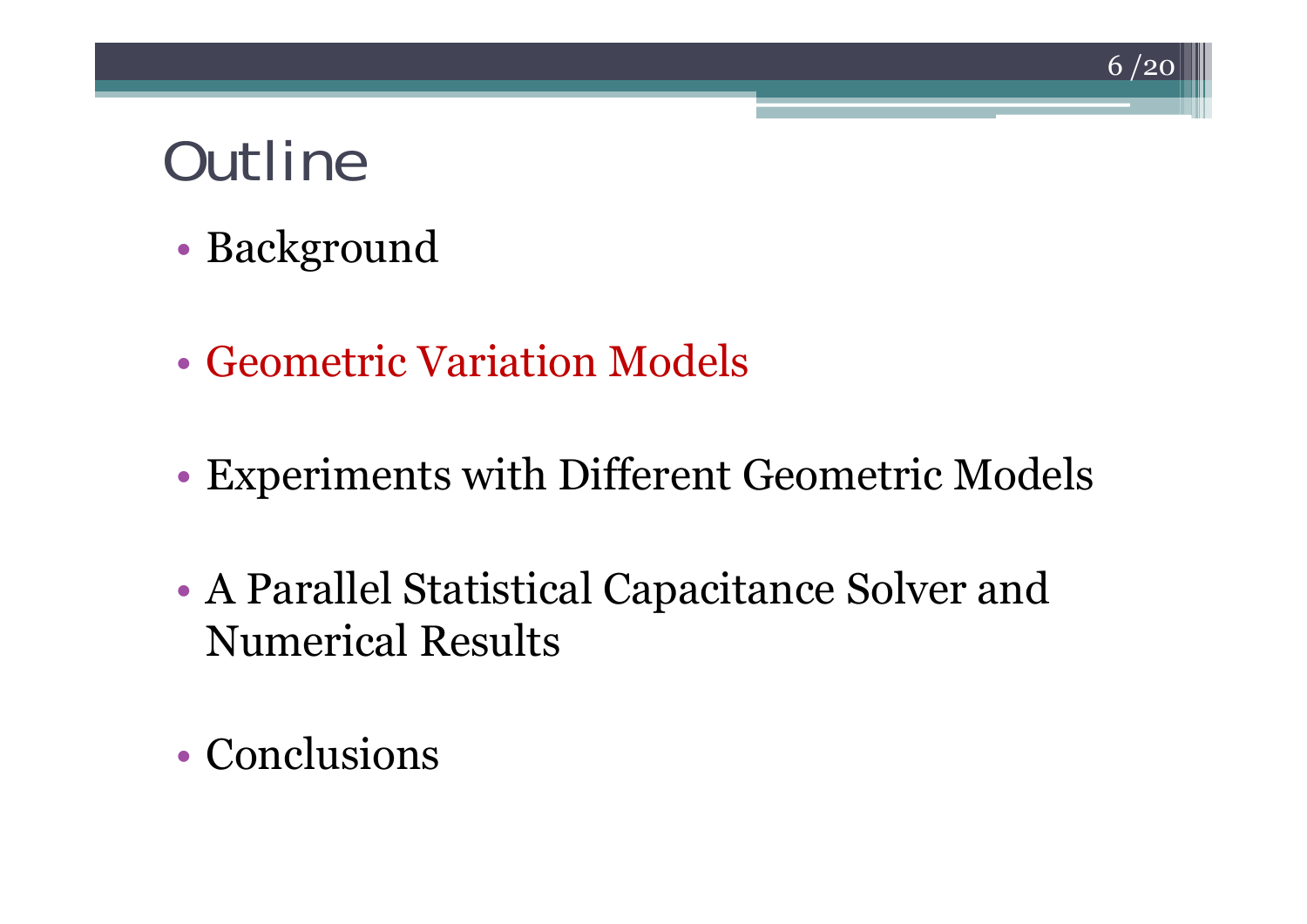- • Existing geometric variation models
	- ▫ Discontinuous surface variation (DSV): panels fluctuate along surface's normal direction, keeping shape unchanged

- Continuous surface variation (CSV): vertices of panels fluctuate differently, and form a continuous surface with triangular panels
- Variation as a whole (VAW): the nominal surface fluctuates as a whole

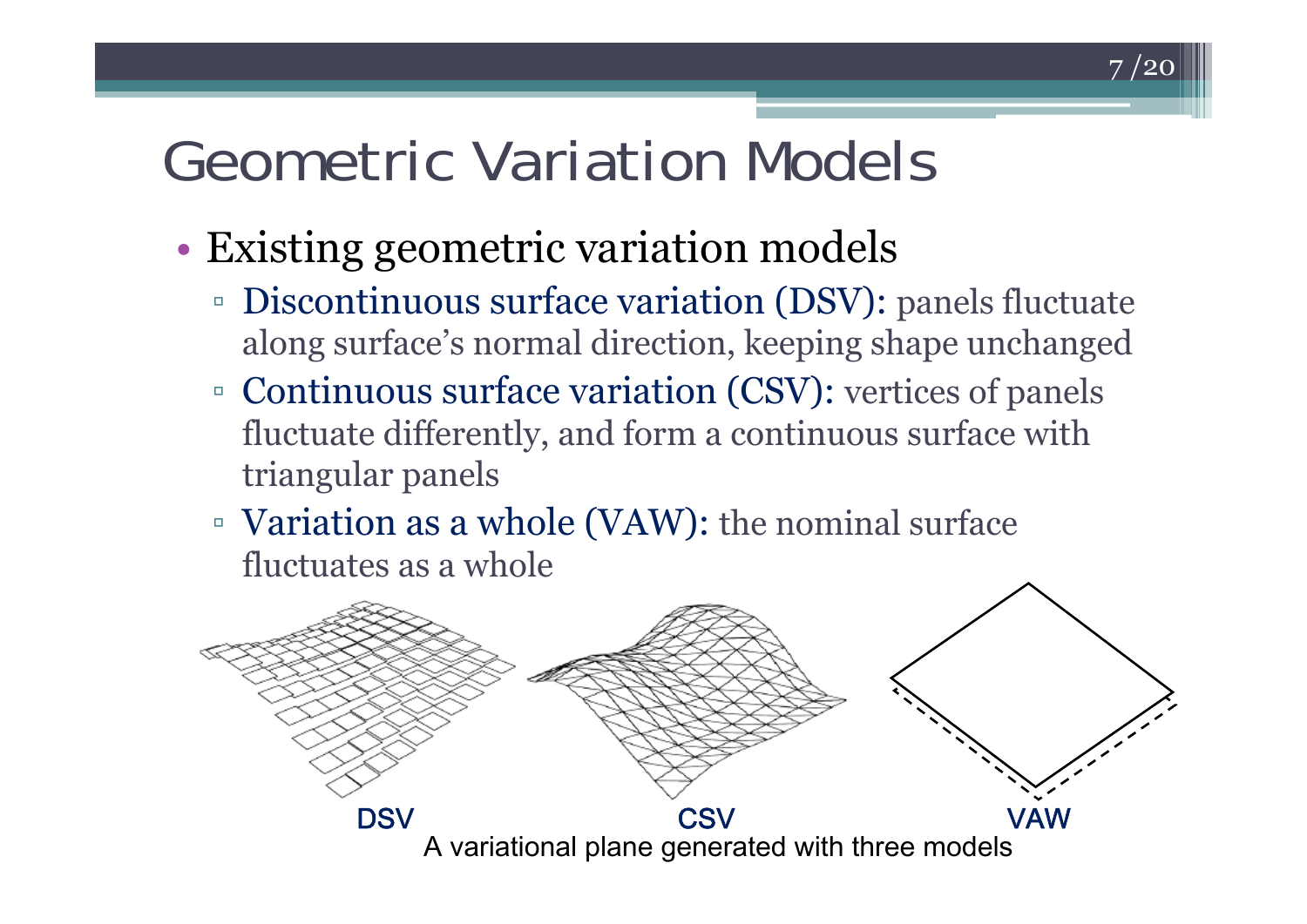- • Existing geometric variation models
	- VAW does not consider the detailed variations, used for sensitivity calculation, or simplified 2-D structure

 $8\ /20$ 

side

- DSV generates incomplete surface, obviously deviates from the actual situation
- The CSV model proposed in [DAC'09], seems more reasonable than the other two. However, it' s not trivial to depict actual 3-D wire with both width and thickness variationstop arris
- If top and side surfaces fluctuate independently, the shape becomes incomplete or irregular around the arris

We shall consider more on variable setting and grouping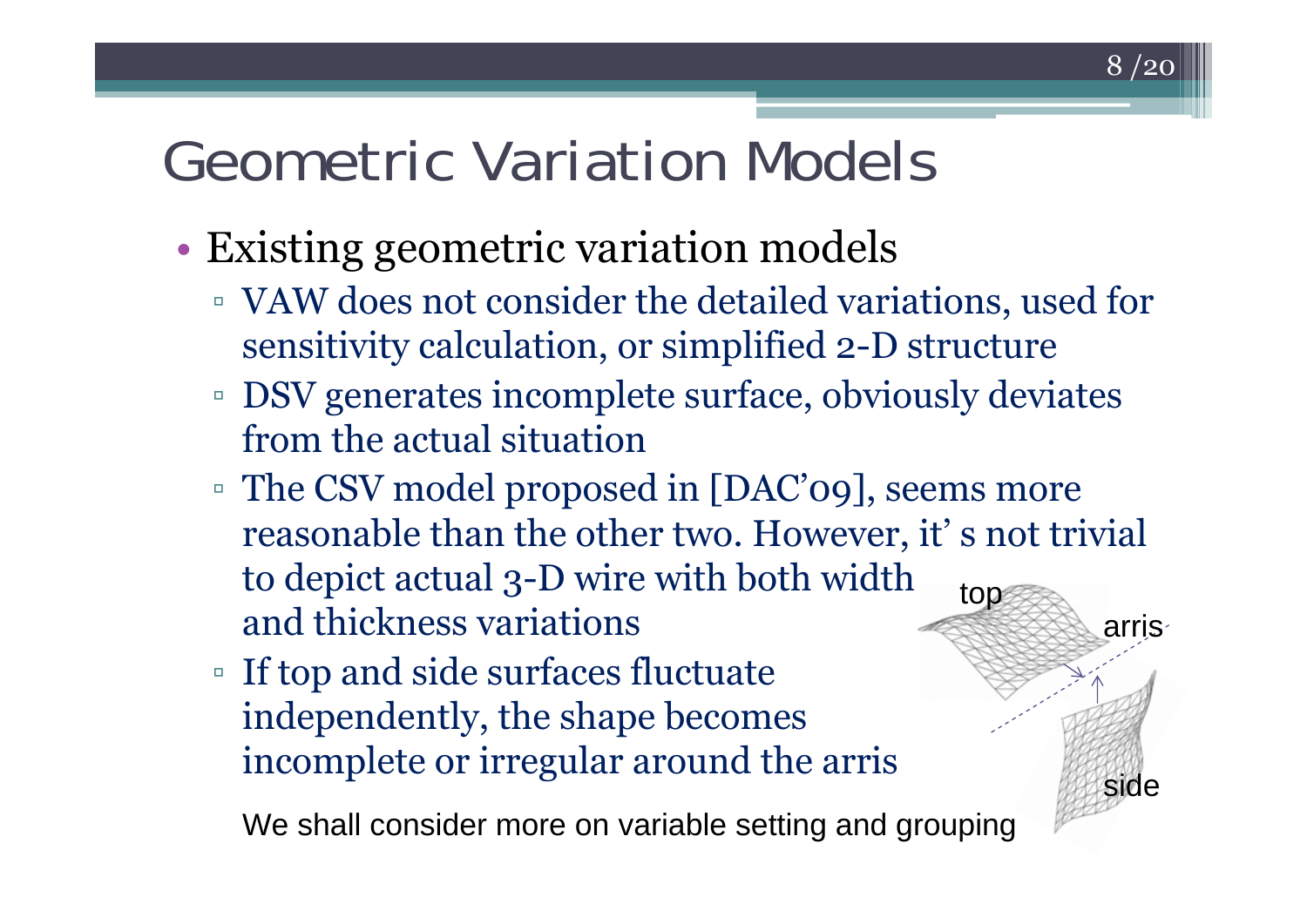•The existing CSV model [DAC'09]

*y*

- □ To avoid the irregularity around arris, two random variables are set for each vertex
- All the variables are divided into two groups:  $\boldsymbol{\xi}_{\mathrm{y}}$  and  $\boldsymbol{\xi}_{\mathrm{z}}$  . Each includes correlated variables with same "+" direction
- The shortages: redundant variables; unreasonably large surface variation for moderate width/thickness variation

9 / 2 0

nominal shape

$$
\xi_{W} = \xi_{y,B} + wid - \xi_{y,A} \qquad \text{std}(\xi_{W}) = \sqrt{E(\xi_{W}^{2}) - E^{2}(\xi_{W})} = \frac{1}{\sqrt{E(\xi_{y,B}^{2}) + E(\xi_{y,A}^{2}) - 2\text{cov}(\xi_{y,B}, \xi_{y,A})} \approx \sigma_{y} \cdot \frac{\sqrt{2} \cdot wid}{\eta_{y}}
$$
\n
$$
\sigma_{y} \approx 5.7 \cdot \text{std}(\xi_{W}), \text{ if } \eta_{y} \text{ is 8x wid} \qquad \text{A cross section}
$$
\n
$$
\text{std}(\xi_{W}) = 10\% \text{ means } \sigma_{y} = 57\% \text{, cause unreasonably large surface fluctuation!}
$$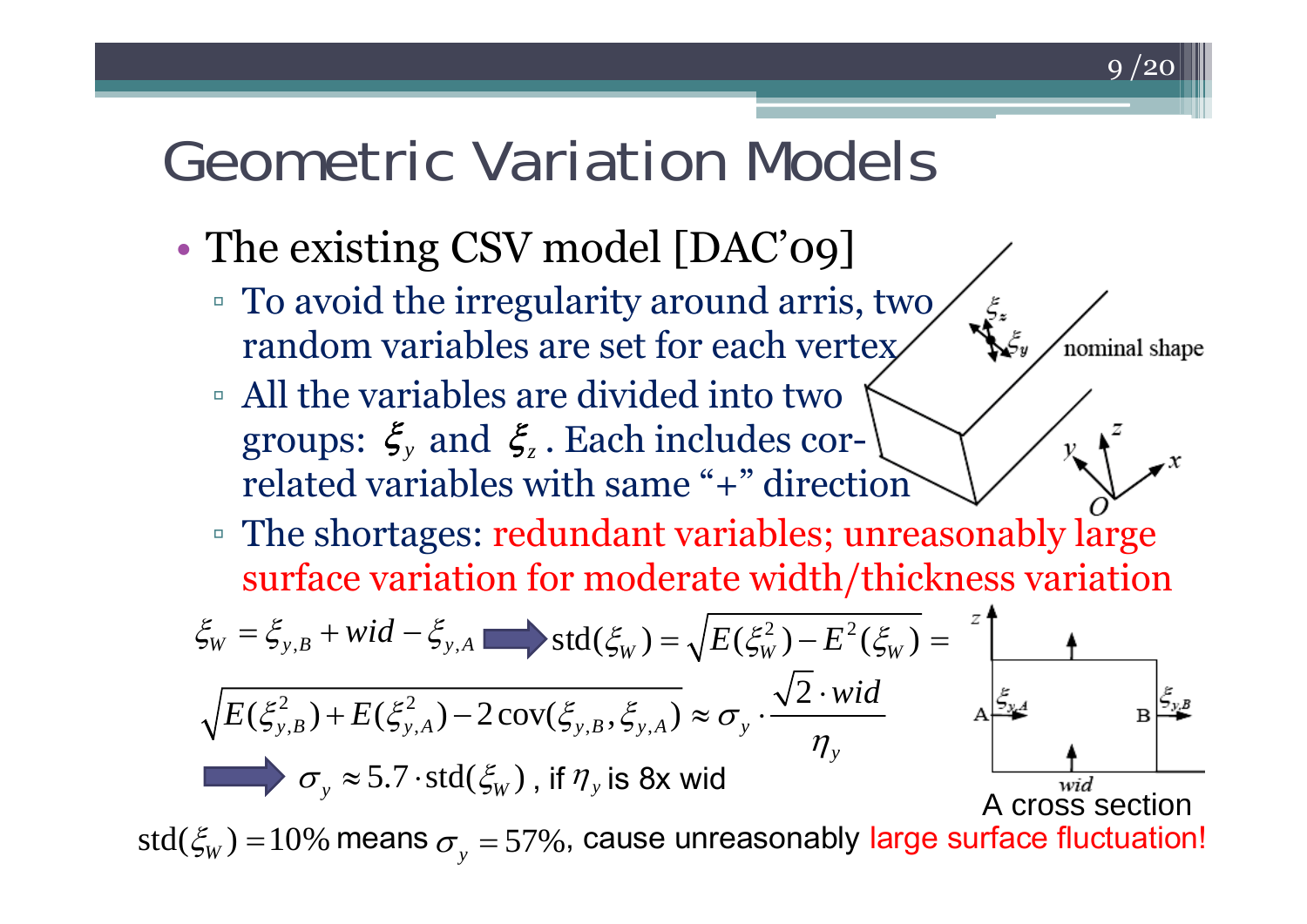- •• Improved CSV (ICSV) model
	- New scheme of variable setting and grouping
	- Set only 1 independent random variable for each vertex, along outer normal
	- Tangential displacement of vertex (called derived variable  $\zeta^*$ ) produced by interpolating two variables at edge
	- This guarantees regular shape around arris
	- 4 groups of variables: top, bottom, left-side, and right-side

10 /20

 $\xi_{y,C}$ 

wid

Calculate the width variation again:

 $\xi_{W} = \xi_{y,B} + wid + \xi_{y,A}$  std $(\xi_{W}) = \sqrt{2\sigma_{y,B}}$ 

Can set reasonable  $\sigma_y/\sigma_z$  to model width/thick variation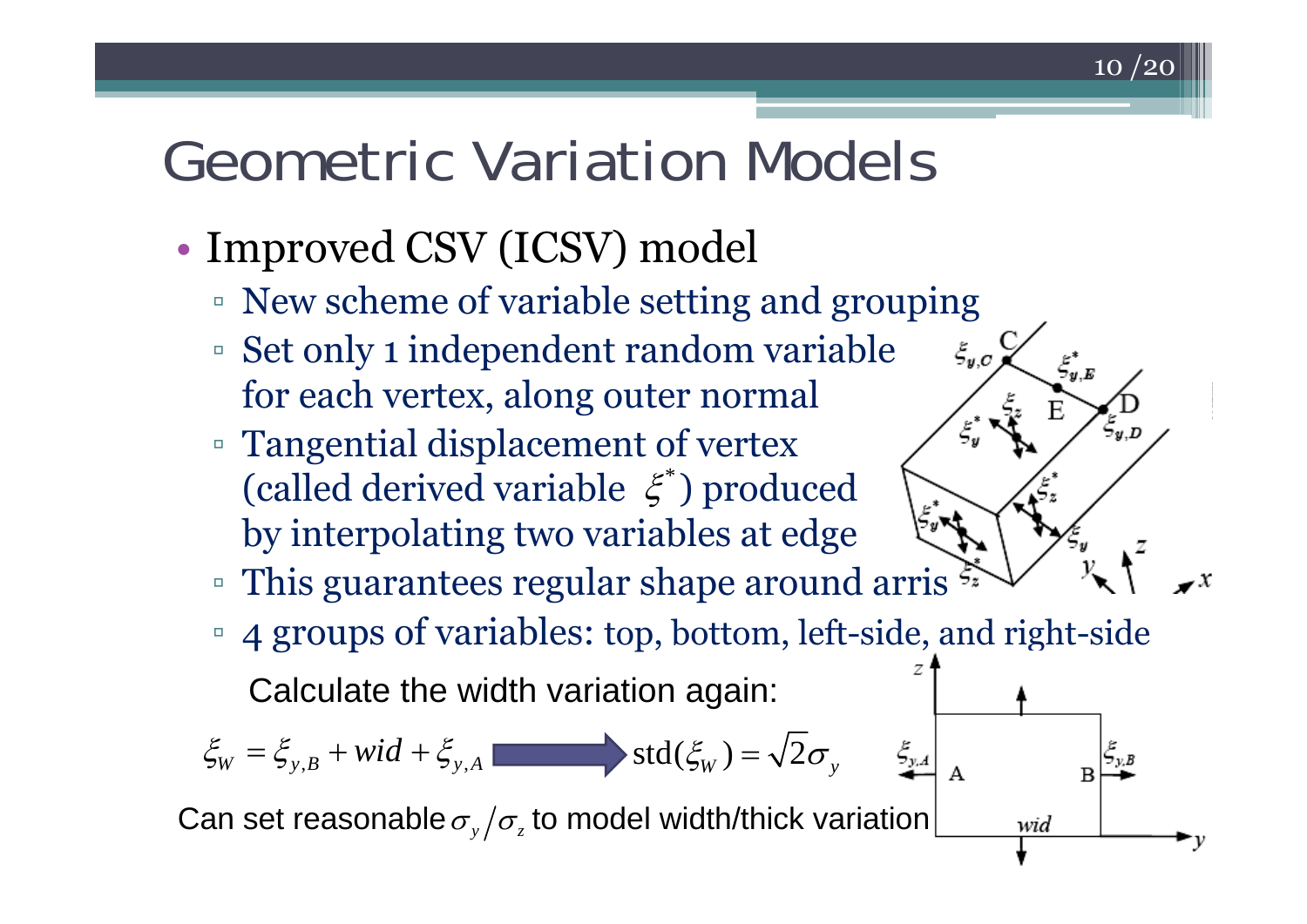- •Background
- Geometric Variation Models
- •Experiments with Different Geometric Models

- • A Parallel Statistical Capacitance Solver and Numerical Results
- Conclusions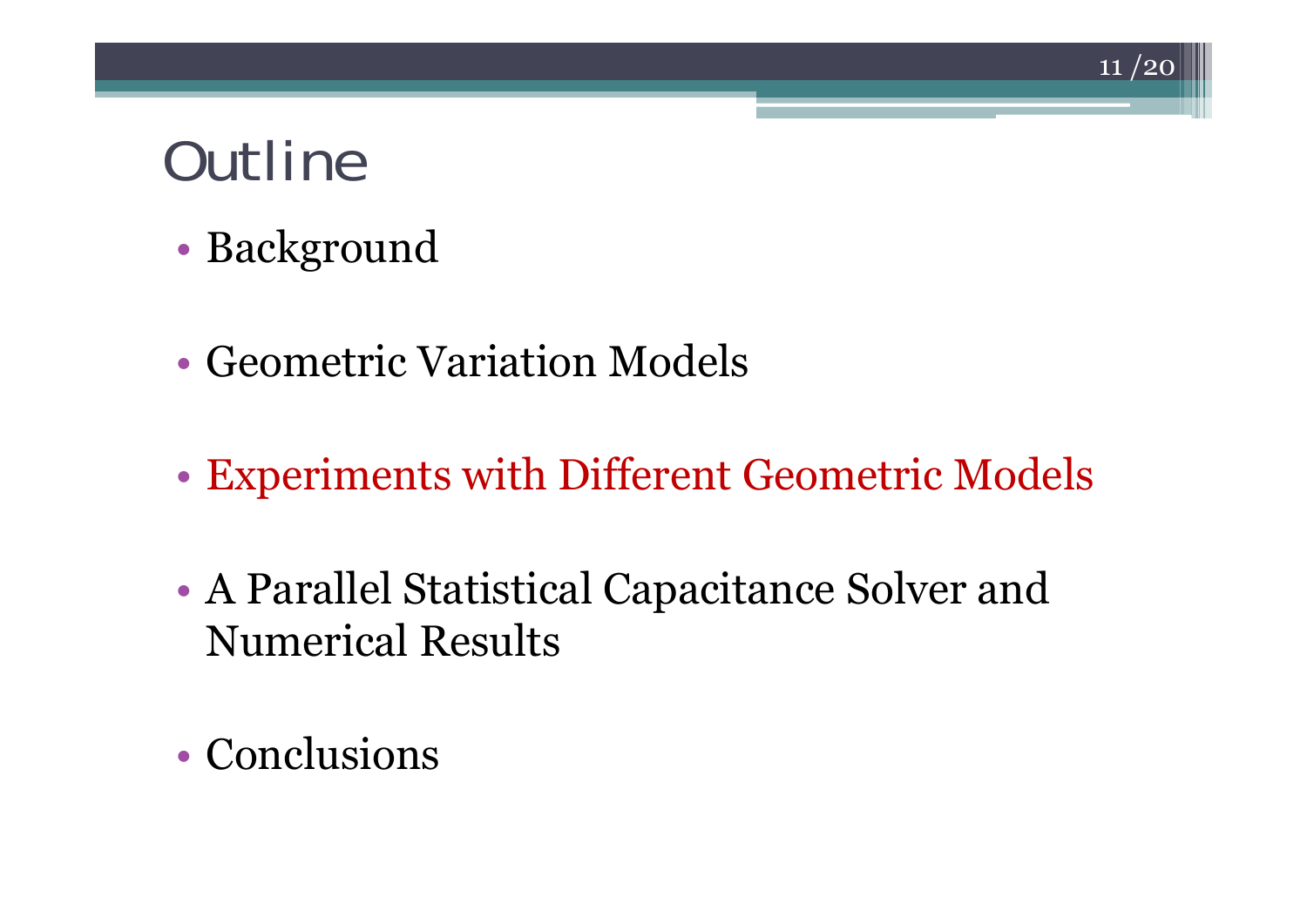## Comparison Experiments

- • Experimental settings
	- A typical pattern-library structure
	- □ 65nm tech., t=h1=h2=0.2μm, w=0.1 <sup>μ</sup>m, wire length L=1 μ m



- □ h1 and h2 are two random variables; random surface variation is considered in both width and thickness
- $□$  Variation Std σ=10%; change the correlation length η from 0.5μm <u>t</u>o 2μm (L/η: 0.5~2)

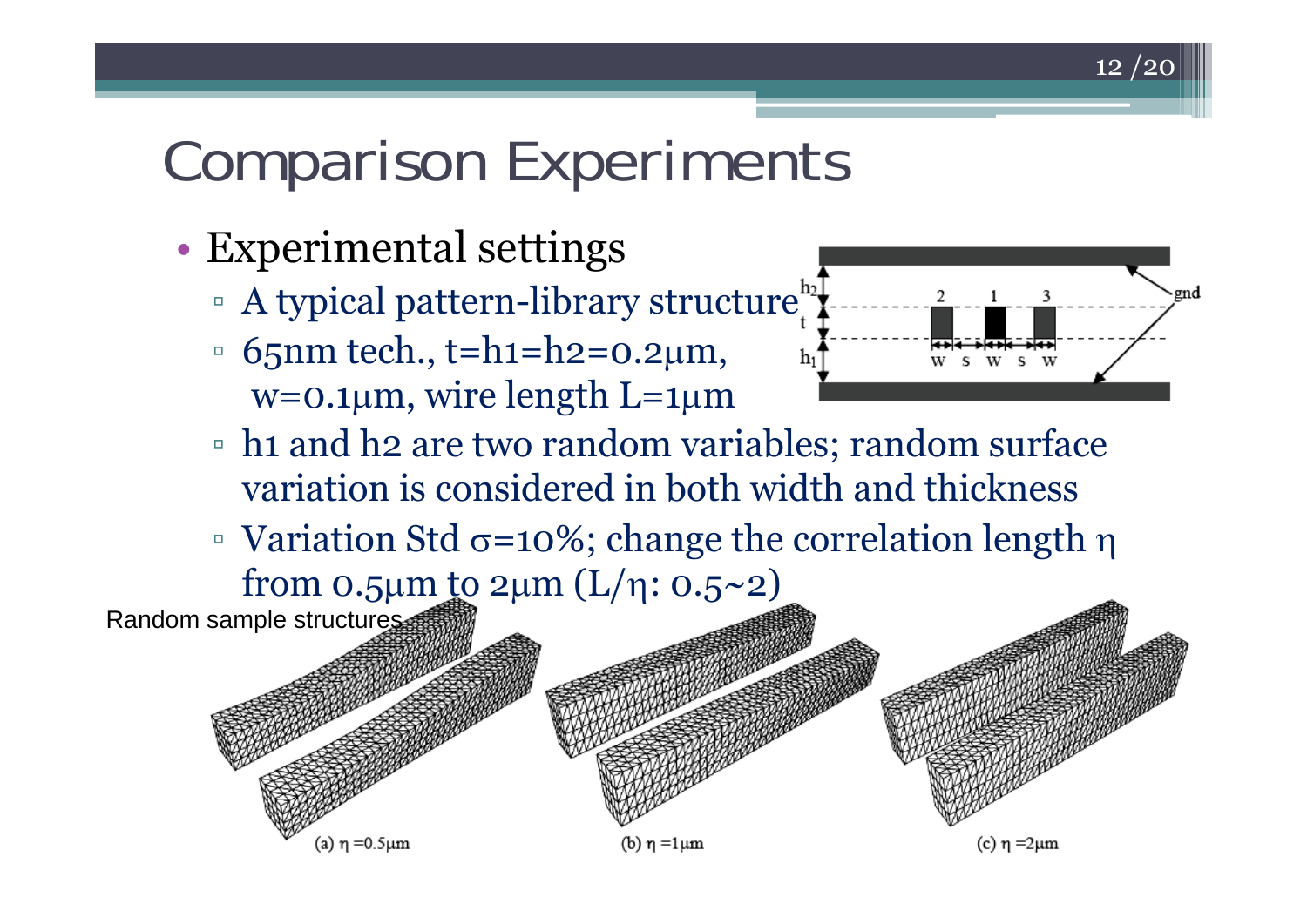#### Comparison Experiments

- The errors of VAW and DSV models
	- Depict the geometry with VAW, DSV and ICSV models, and regard the statistical results of MC-10000 in ICSV model as the standard30
	- Errors of VAW and DSV in Std of capacitances with  $L/\eta$  changed (s=0.1  $\,$ and 0.2 <sup>μ</sup>m)
	- $□$  Error of VAW ∝ L/η, error of DSV is always about -20%

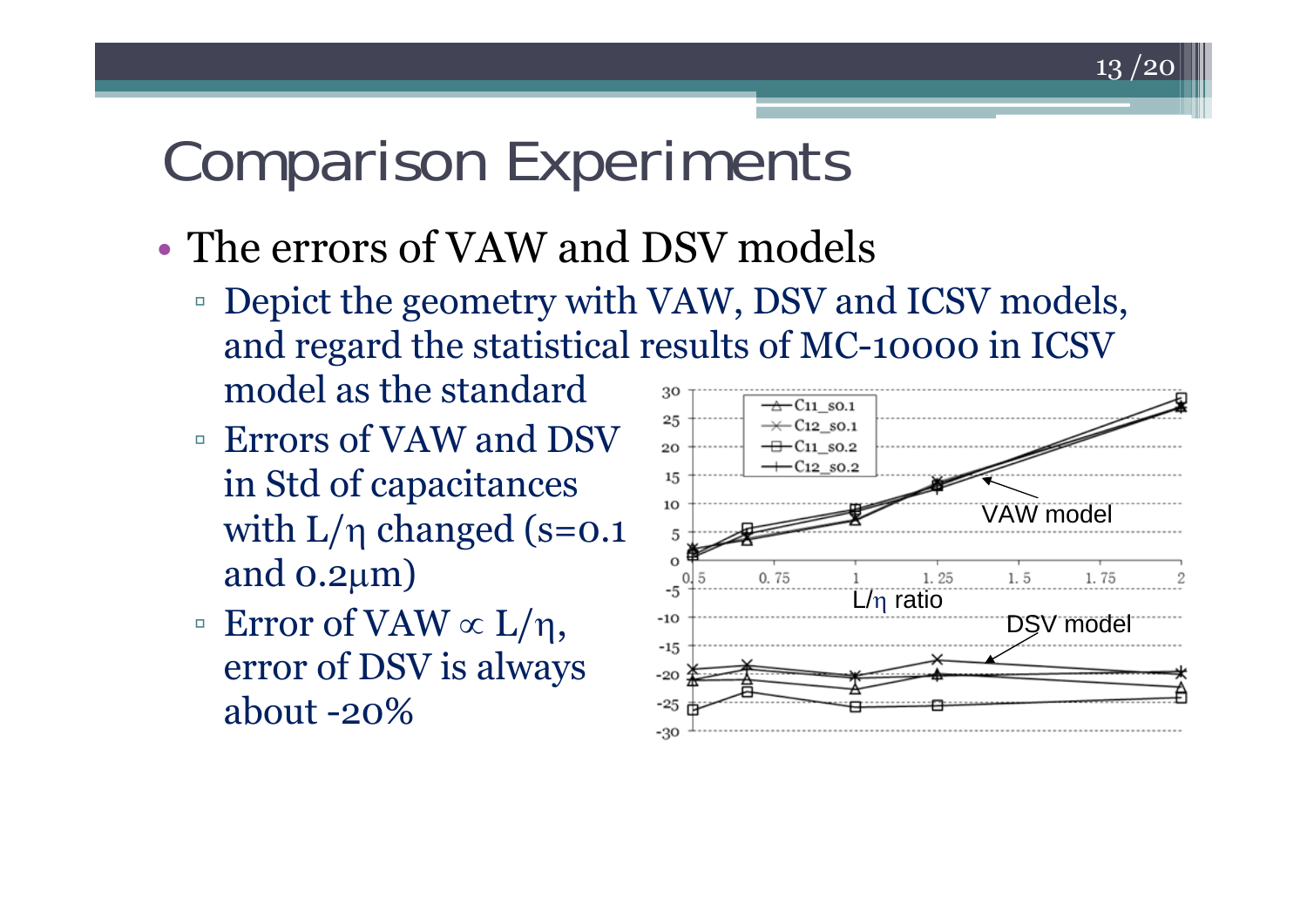## Comparison Experiments

- The statistical distribution of C
	- $\overline{\phantom{a}}$  Std > 5% of mean for C11, $_{\textrm{\tiny{6}}}$ and >10% for C12
	- Skewed distribution 300 suggests quadratic model<sup>200</sup>
- Three observations
	- □ OB1: DSV model underestimates (b)  $C_{12}$ the Std of total/coupling capacitances, with ≥20% error.
	- □ OB2: VAW model overestimates the Std of capacitance, with the error  $\propto$  L/η; it may be valid for small structures.
	- OB3: For structures with Std of the geometric variation to be 10%, the statistical capacitance has skewed distribution requiring quadratic stochastic model.

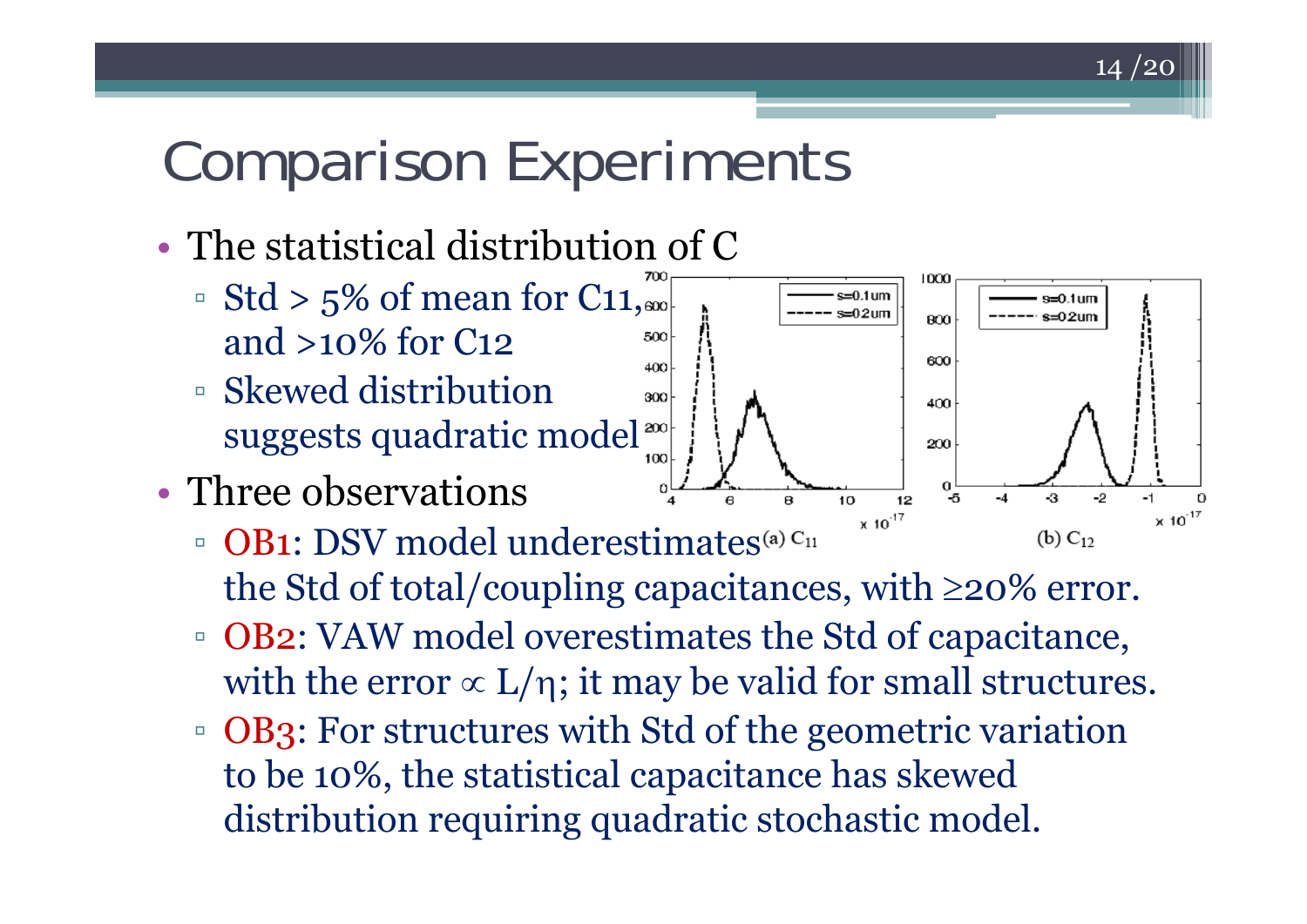- •Background
- Geometric Variation Models
- •Experiments with Different Geometric Models

- • A Parallel Statistical Capacitance Solver and Numerical Results
- Conclusions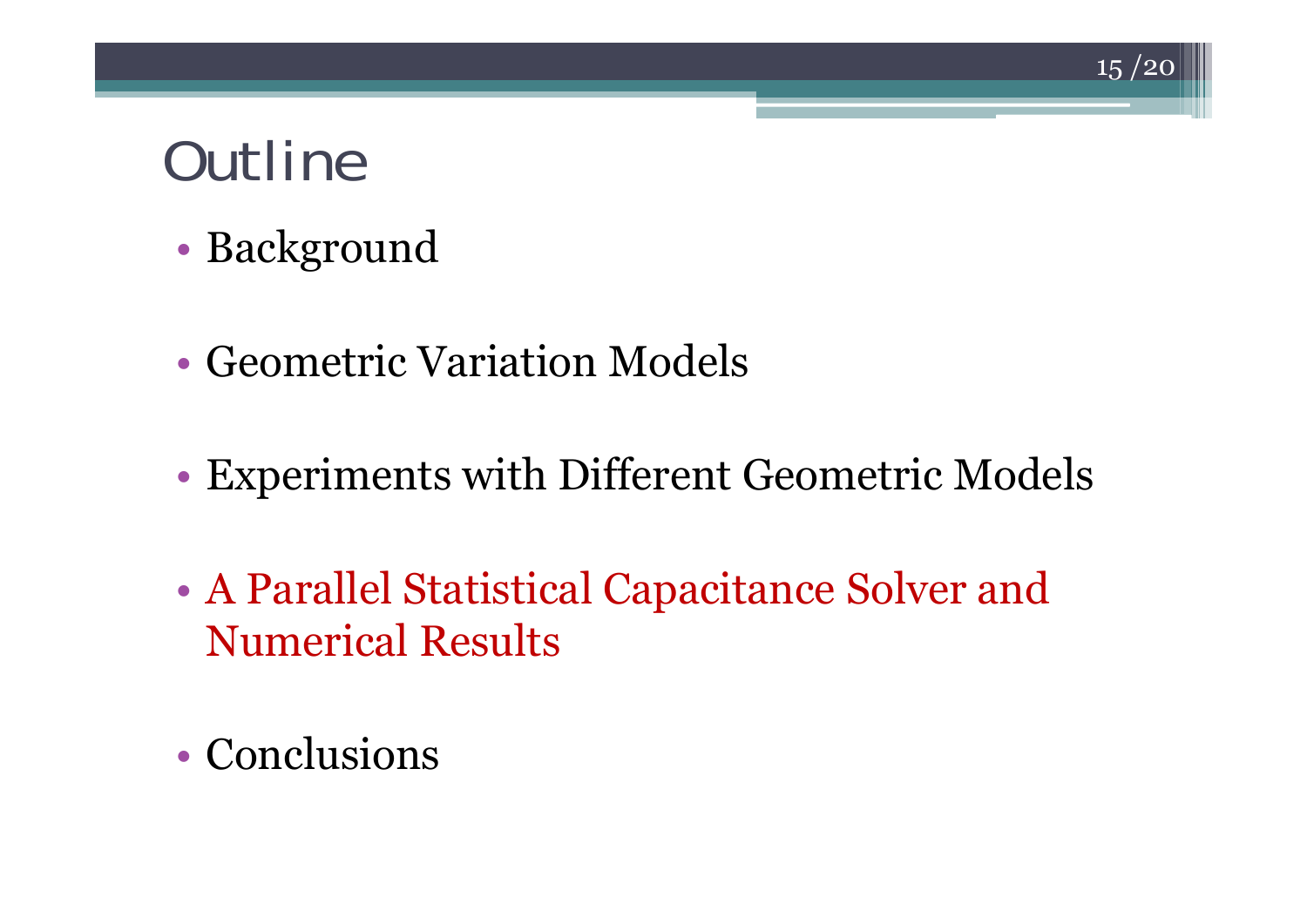#### Statistical Capacitance Extraction

- • A new statistical capacitance solver - statCap
	- Based on the ICSV model
	- ▫Employ the HPC [DATE'08] for quadratic model

$$
\tilde{C}(\zeta) = a_0 \Psi^0 + \sum_{i_1=1}^d a_{i_1} \Psi^1(\zeta_{i_1}) + \sum_{i_1=1}^d \sum_{i_2=1}^{i_1} a_{i_1 i_2} \Psi^2(\zeta_{i_1}, \zeta_{i_2})
$$

- $\Box$ Employ the wPFA [DAC'09] for variable reduction
- $\Box$ Employ parallel computing for acceleration

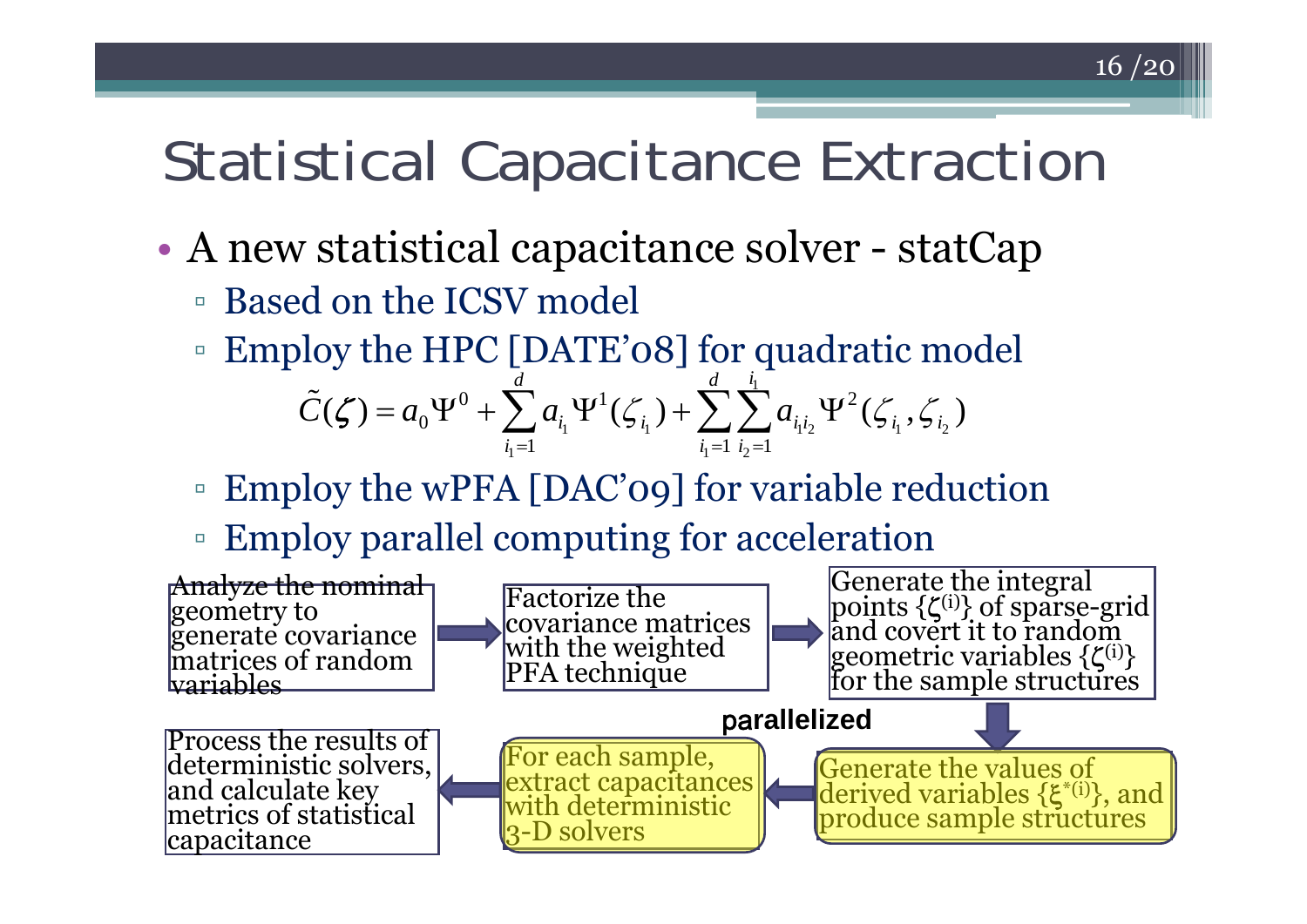#### Statistical Capacitance Extraction

#### • Numerical results

- □ η=0.5, 0.8, 1, 1.5μm; s=0.1μm
- The results of statCap validate the accuracy of wPFA
- Efficiency comparisons
- wPFA reduce 22% time
- $\Box$  7x speedup achieved on an 8-core machine
- Speedup of statCap to MC-10000 varies from9.8 to 42

 $17/20$ 

| $\eta$ ( $\mu$ m)     |      | 0.5     | 0.8  |         | 1.5     |
|-----------------------|------|---------|------|---------|---------|
| Error                 | mean | 0.2%    | 0.3% | $0.0\%$ | 0.2%    |
| for $\mathrm{C}_{11}$ | Std  | $-0.6%$ | 1.1% | $-0.9%$ | 0.4%    |
| Error                 | mean | 0.1%    | 0.4% | $0.0\%$ | 0.4%    |
| for $C_{12}$          | Std  | $-1.6%$ | 0.5% | $-1.6%$ | $0.0\%$ |

#### The computational results of "HPC+wPFA" and MC simulation

| η (μm)                  | 0.5       | 0.8    |       | 1.5   |       |
|-------------------------|-----------|--------|-------|-------|-------|
| The $L/\eta$ ratio      | 2         | 1.25   |       | 0.67  |       |
| PFA                     | #variable | 26     | 16    | 14    | 10    |
|                         | #sample   | 1431   | 561   | 435   | 231   |
| wPFA                    | #variable | 22     | 14    | 10    | 10    |
|                         | #sample   | 1036   | 436   | 232   | 232   |
| Reduction by wPFA       | 28%       | 22%    | 47%   | $0\%$ |       |
| Time of MC              | serial    | 14501  | 14500 | 14477 | 14518 |
| simulation (s)          | parallel  | 1966   | 1966  | 1958  | 1962  |
| Time of                 | serial    | 1473.7 | 610.9 | 333.2 | 331   |
| $HPC+wPFA(s)$           | parallel  | 200.4  | 88.4  | 47.6  | 46.8  |
| Sp. of "HPC+wPFA" to MC | 9.8       | 22     | 41    | 42    |       |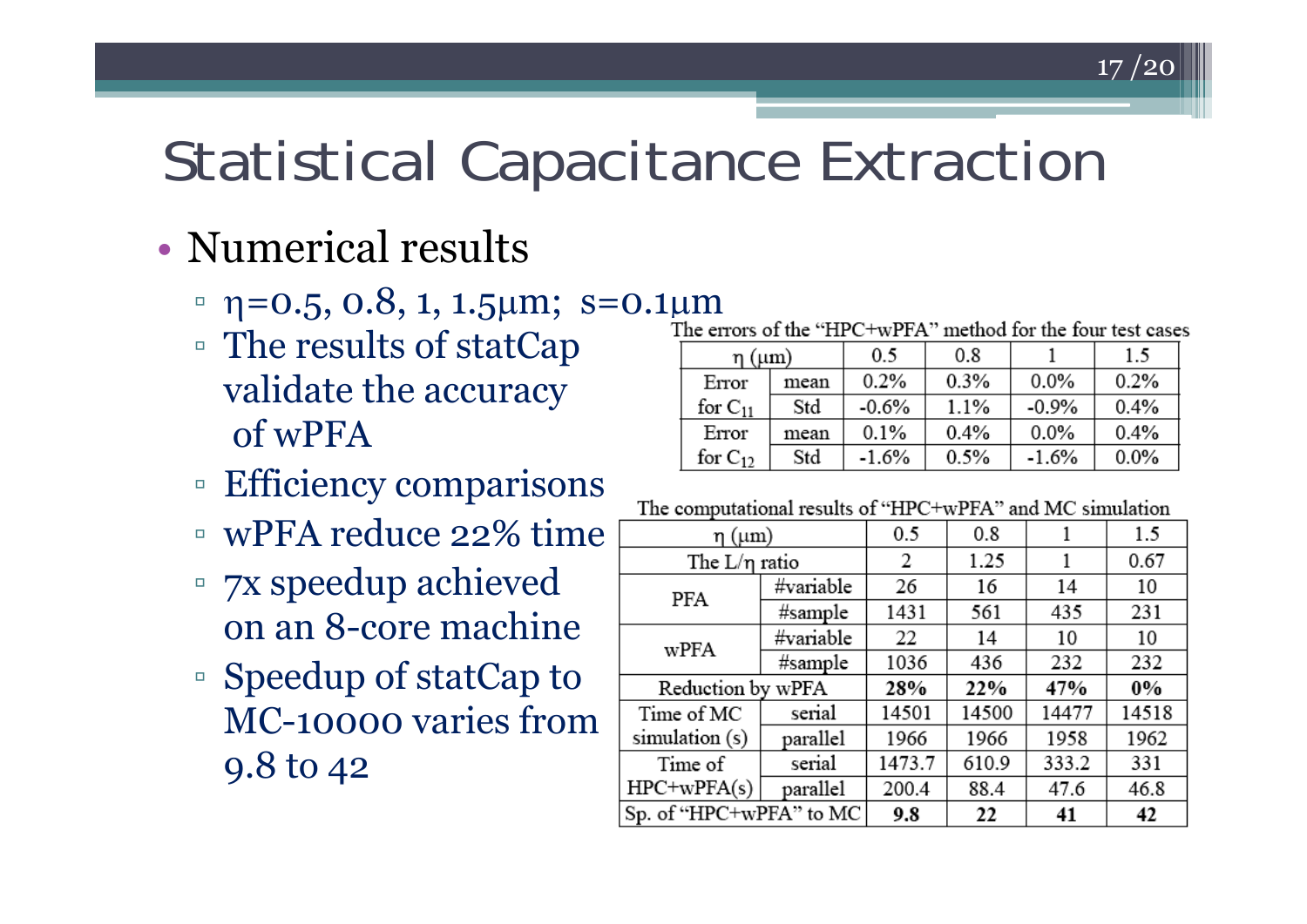#### Statistical Capacitance Extraction

- • Three observations from this experiment
	- OB4: The weighted PFA for statistical capacitance extraction can achieve up to 47% efficiency improvement over the normal PFA, without loss of accuracy.
	- OB5: The HPC-based method can be easily parallelized, and achieves 7X speedup on an 8-core machine.
	- OB6: The HPC-based method is tens of times faster than the MC method for the test structures. For larger structures whose dimension is larger than 2x of correlation length η, its speedup to MC method may be marginal.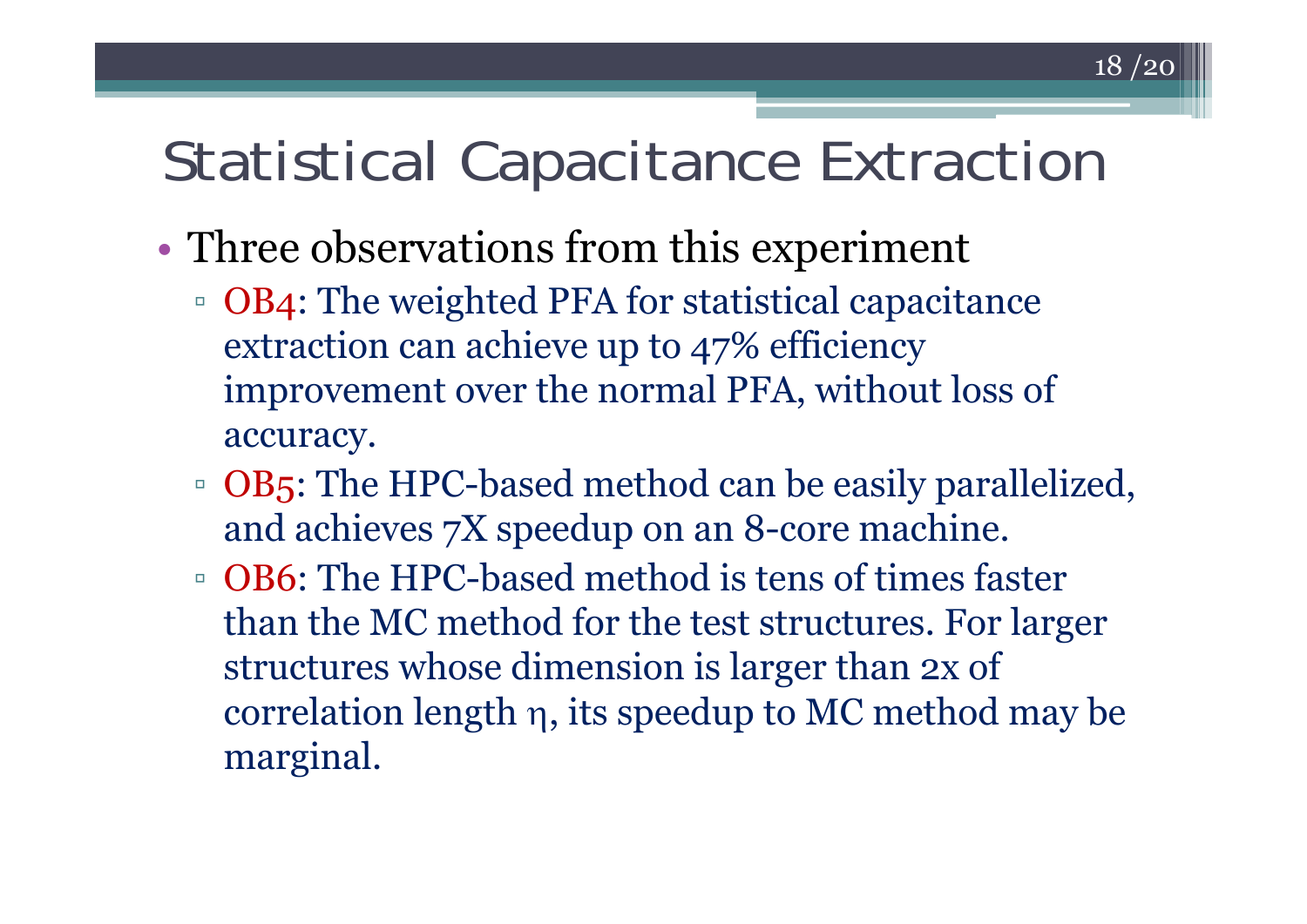- •Background
- Geometric Variation Models
- •Experiments with Different Geometric Models

- • A Parallel Statistical Capacitance Solver and Numerical Results
- Conclusions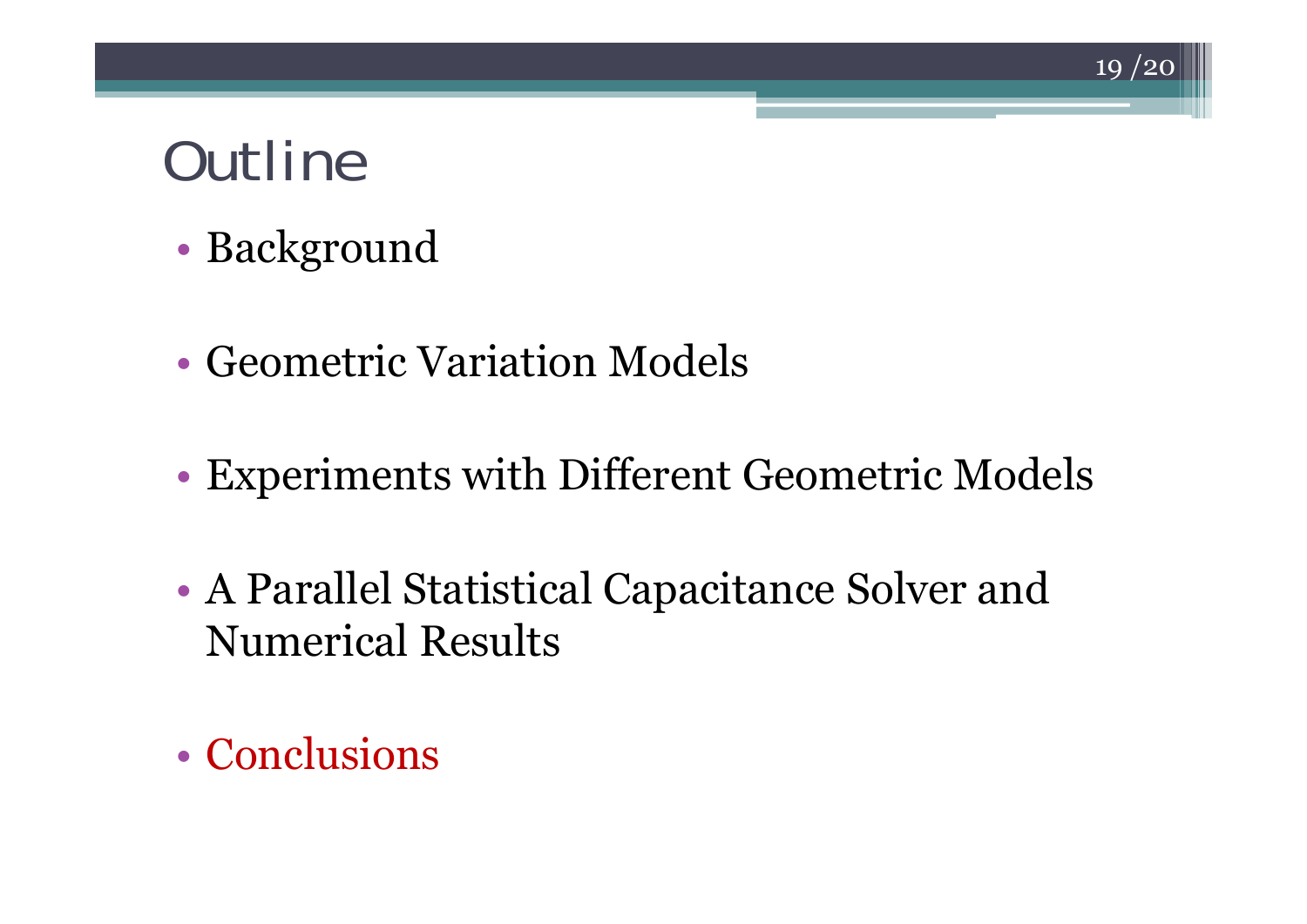#### Conclusions

- The contributions of this work
	- An improved continuous surface variation (ICSV) model is proposed to accurately imitate the random geometric variation of on-chip interconnects

- An efficient parallel statistical capacitance solver
- With the experiments on a typical 65nm-technology structure, several criteria are drawn regarding the trade-offs of geometric models and statistical methods